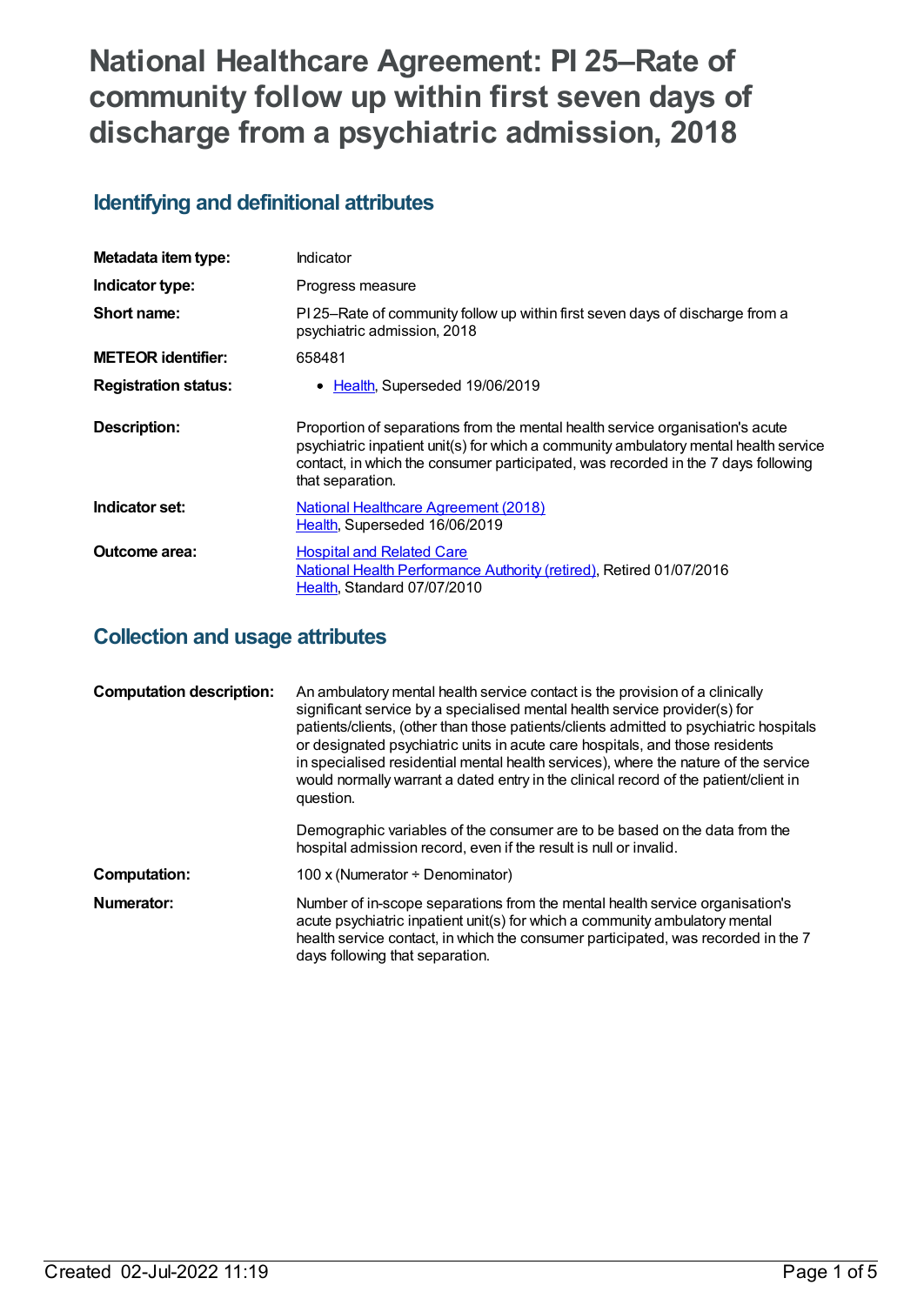| <b>Numerator data elements:</b> | Data Element / Data Set-                                                                                                                                                  |
|---------------------------------|---------------------------------------------------------------------------------------------------------------------------------------------------------------------------|
|                                 | Data Element                                                                                                                                                              |
|                                 | Specialised mental health service—number of separations in which there was<br>a community mental health service contact recorded 7 days following a<br>separation         |
|                                 | <b>Data Source</b>                                                                                                                                                        |
|                                 | State/territory community mental health care data                                                                                                                         |
|                                 | Data Element / Data Set-                                                                                                                                                  |
|                                 | Data Element                                                                                                                                                              |
|                                 | Specialised mental health service—number of separations in which there was<br>a community mental health service contact recorded 7 days following a<br>separation         |
|                                 | <b>Data Source</b>                                                                                                                                                        |
|                                 | <b>State/territory admitted patient data</b>                                                                                                                              |
| Denominator:                    | Number of in-scope separations for the mental health service organisation's acute<br>psychiatric inpatient unit(s).                                                       |
| Denominator data                | <b>Data Element / Data Set-</b>                                                                                                                                           |
| elements:                       | Data Element                                                                                                                                                              |
|                                 | Specialised mental health service-number of separations                                                                                                                   |
|                                 | <b>Data Source</b>                                                                                                                                                        |
|                                 | <b>State/territory admitted patient data</b>                                                                                                                              |
|                                 |                                                                                                                                                                           |
| Disaggregation:                 | 2015-16-Nationally (percentage only), by 2011 Socio-Economic Indexes for<br>Areas (SEIFA) Index of Relative Socio-Economic Disadvantage (IRSD) deciles<br>(not reported). |
|                                 | 2015-16-State and territory (numerator, denominator and percentage).                                                                                                      |
|                                 | 2015-16-State and territory, by:                                                                                                                                          |
|                                 | Indigenous status<br>• remoteness (Australian Statistical Geography Standard (ASGS) Remoteness<br>Structure) of consumer.                                                 |

Some disaggregations may result in numbers too small for publication.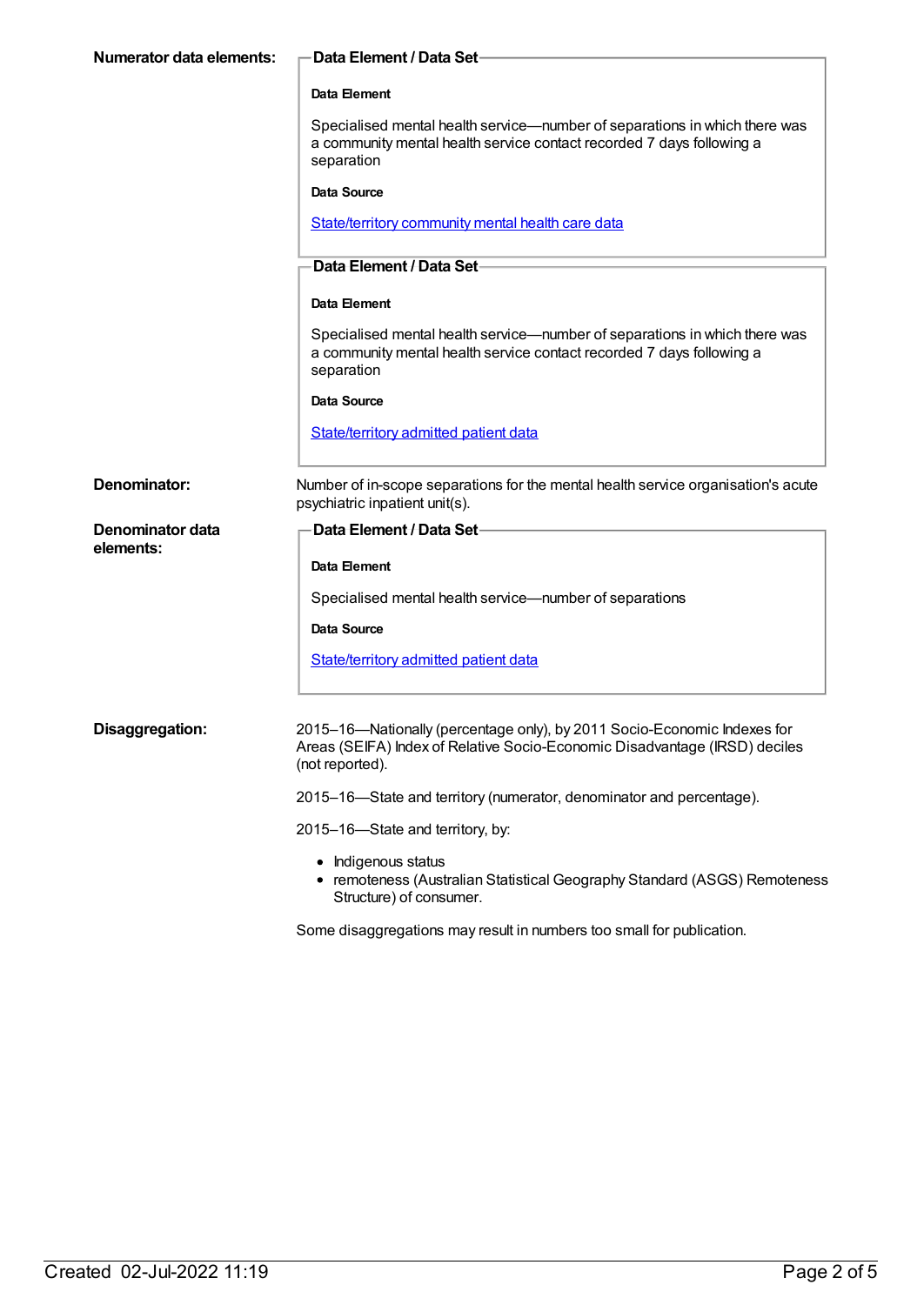#### **Disaggregation data elements:**

#### **Data Element / Data Set**

#### **Data Element**

Person—area of usual residence

#### **Data Source**

[State/territory](https://meteor.aihw.gov.au/content/426458) admitted patient data

#### **Guide for use**

Data source type: Administrative by-product data

Used for disaggregation by state/territory, remoteness and SEIFA

#### **Data Element / Data Set**

**Data Element**

Person—Indigenous status

**Data Source**

[State/territory](https://meteor.aihw.gov.au/content/426458) admitted patient data

**Guide for use**

Data source type: Administrative by-product data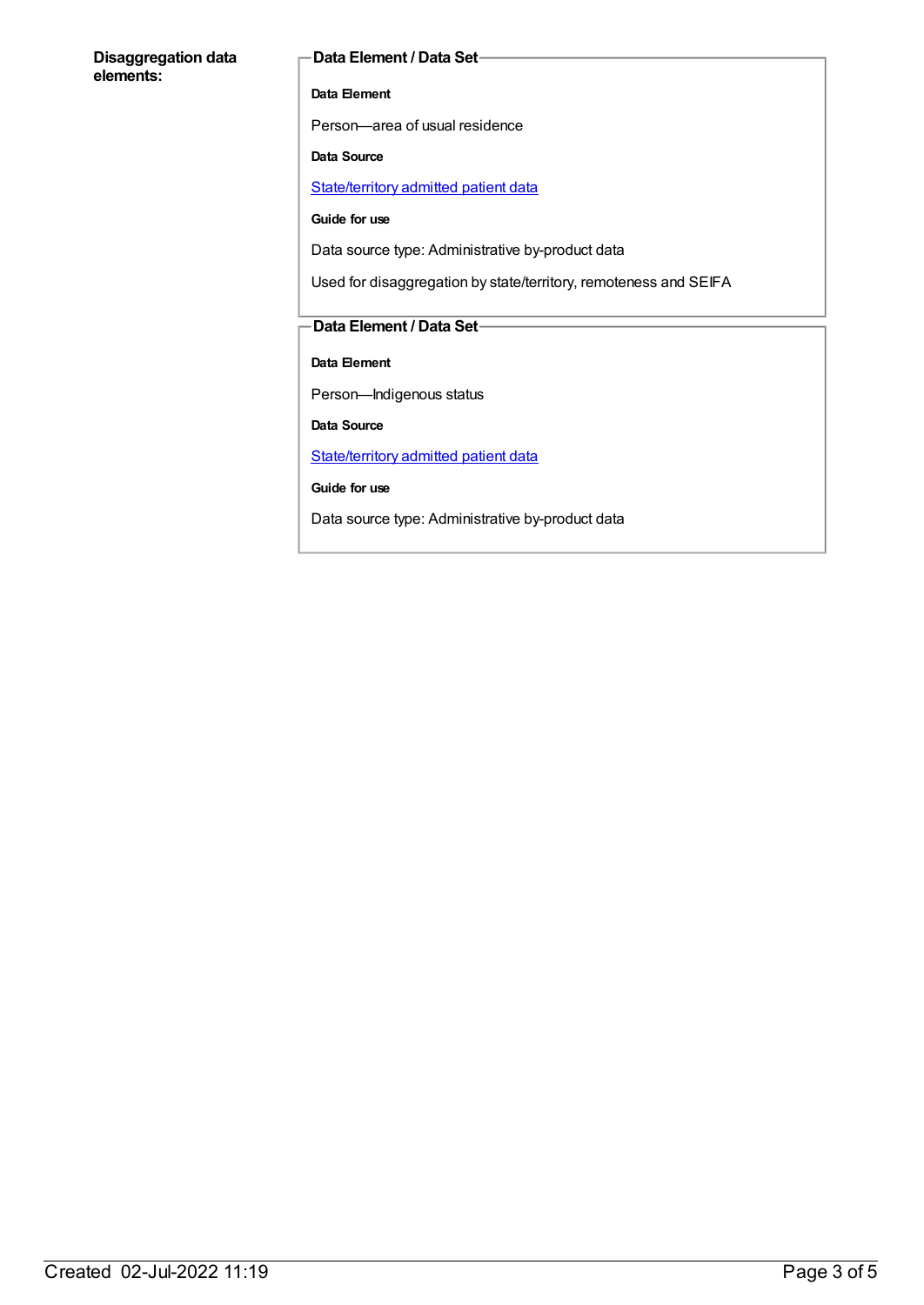**Comments:** Most recent data available for 2018 National Healthcare Agreement performance reporting: 2015–16.

> The scope includes all public mental health service organisations' acute psychiatric inpatient units.

The following separations are excluded:

- Same-day separations.
- Statistical and change of care type separations.
- Separations that end by transfer to another acute or psychiatric inpatient hospital.
- Separations that end by death, left against medical advice/discharge at own risk.
- Separations where length of stay is one night only and procedure code for electroconvulsive therapy (ECT) is recorded.
- Separations that end by transfer to community residential mental health services.

The following community ambulatory mental health service contacts are excluded from the calculation:

- Service contacts occurring on day of separation.
- Contacts where a consumer does not participate.

Same-day separations are defined as inpatient episodes where the admission and separation dates are the same.

Implementation of this indicator requires the capacity to track service use across inpatient and community boundaries and is dependent on the capacity to link patient identifiers.

Where a mental health service organisation has more than 1 unit of a particular service type for the purpose of this indicator those units should be combined.

The reliability of cross-jurisdictional comparisons on this indicator is dependent on the implementation of statewide unique patient identifiers as the community services may not necessarily be delivered by the same mental health service organisation that admits the patient.

This measure does not consider variations in intensity or frequency of service contacts following separation from hospital.

This measure does not distinguish qualitative differences between phone and faceto-face community contacts.

For 2015–16 data, the 2011 SEIFA IRSD quintile and decile data will be produced using the ASGS geographical unit of Statistical Area Level 2.

Australian Classification of Health Interventions (ACHI) ECT procedure codes are:

- ACHI 5th edition (2006–2008) use procedure codes 93340-02 and 93340- 43.
- ACHI 6th and 7th editions (2008 to current) use procedure codes 93341-00 to 93341-99.
- ACHI 5th, 6th, 7th, 8th and 9th editions (2006 to current) Electroconvulsive therapy Block 1907 may be selected to capture all data regardless of code changes over time.

#### **Representational attributes**

| <b>Representation class:</b> | Rate    |
|------------------------------|---------|
| Data type:                   | Real    |
| Unit of measure:             | Person  |
| Format:                      | N[NN].N |